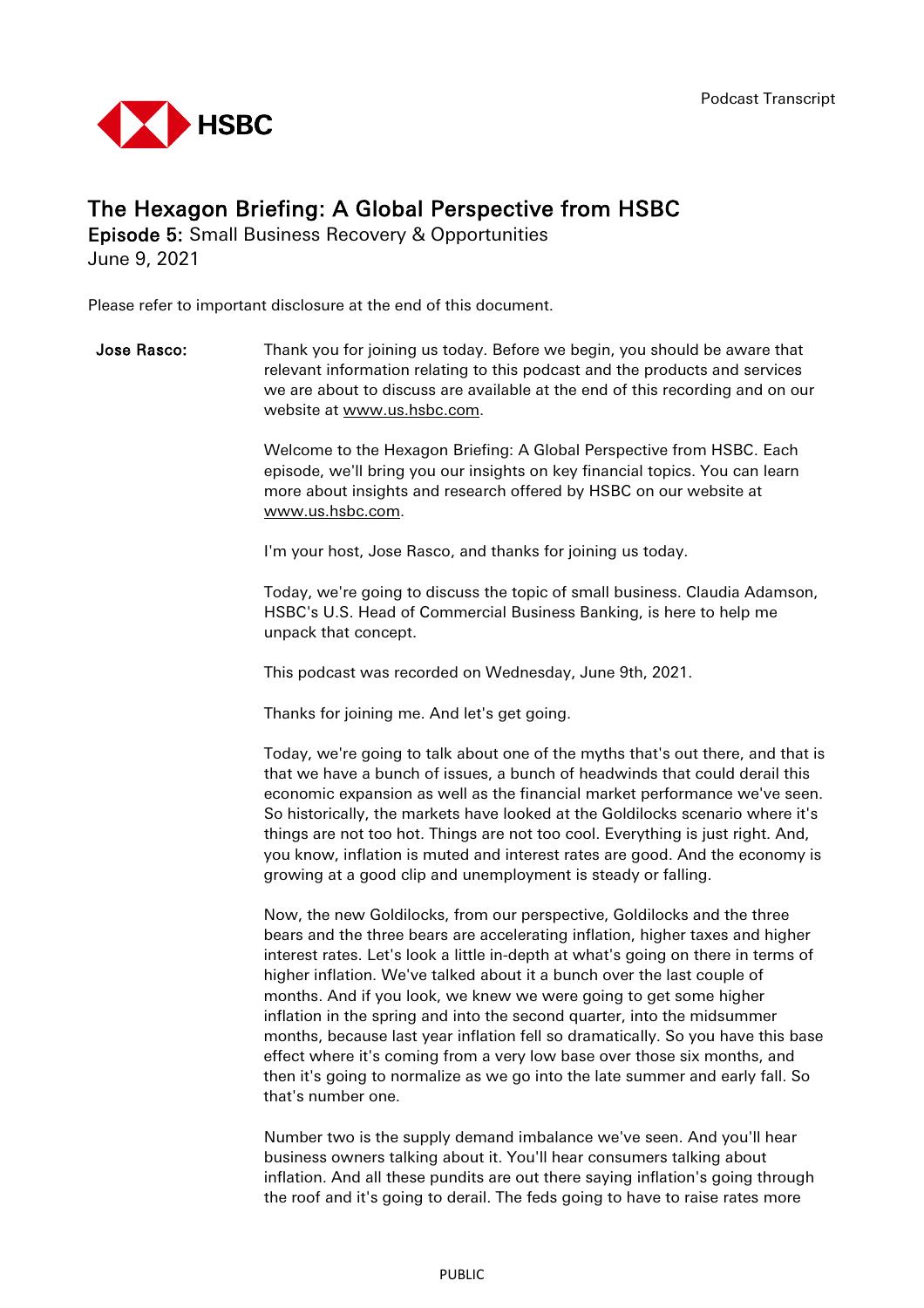quickly. And here's our take on that. We also have supply demand imbalances that are huge. During COVID, we didn't just shutter down or reduce performance in many facilities. We shut them down. We locked down entire segments of the economy for a prolonged period of time. As a result, if you look at most surveys, inventories are at historic lows. At the same time, the corporate sector is a wash in cash and consumers have a savings rate in excess of twenty seven percent. So as a result, we've got tremendous demand, tremendous pent up demand, tremendous cash. And we don't have the same goods. We have less goods. So of course, we're going to have some inflation in the short term because of the supply demand imbalance. But historically, when you see commodity prices rise like they have, when you see input prices rise like they have, as supply rises to meet demand, you see that inflation tends to normalize. It does not push the core CPI higher on a sustained basis. It'll push it up for a couple of months, no question. And we could see this last three year end. But we don't see a wage price spiral where we see inflationary numbers so high that the Fed has to step in and take away the proverbial punch bowl. So for now, look for higher inflation in the short term, short term being the next couple of months into the fall for sure. Maybe through year end. Going into next year, we think supply demand imbalances will normalize. That'll take care of that.

What about higher interest rates? We just said we don't think inflation is going to be pernicious and stay and accelerate and force the Fed to act more quickly. So we don't think the Fed is going to start raising policy rates at any point this year. At some point next year, yeah, they could begin to raise rates, but even then, they will do it very gradually because they want to make sure they don't derail the economy and they would rather err on the side of caution. Keep in mind, we're at the beginning of a multi-year rollout of technology that is deflationary in nature going to be reducing prices. So we think the Fed knows that they know these inflation spikes should be temporary, transitory, as they like to say, and therefore, we don't think it's going to be something that's going to force them to act more quickly.

In addition, when you talk about rates, you have to look not just at the policy rate at the short end of the curve. What's going on with the long end of the yield curve? And the Fed has been buying treasuries and mortgage backed securities, their quantitative easing program, keeping the yield curve lower and flatter. And for those of you who need to borrow to run your business, you've seen or if you want to borrow to buy a house or buy a car, you've seen the rates are lower than they've been in a long time. And they stay there. They're staying there. So that's good news.

As the Treasury curve steepens, as we see the economy growing in excess of 10%, if it does. You will see that fears of inflation or excess government borrowing could push the yield curve a little steeper. Does that mean it's the end of the business cycle? Not even close. Historically, when the yield curve steepens, it's because business is so strong that we see that need for credit pushes up inflation a little bit and therefore we see the yield curve steepen in response to the fact that the economy is stronger. And what happens historically is those cyclical sectors tend to do very well in markets. So it's not something that signals an immediate end to the business cycle or to financial markets performance. It means that we're getting healthy growth and the yield curve needs to respond and the cost of borrowing goes up because things are strong, not because things are weak or concerning.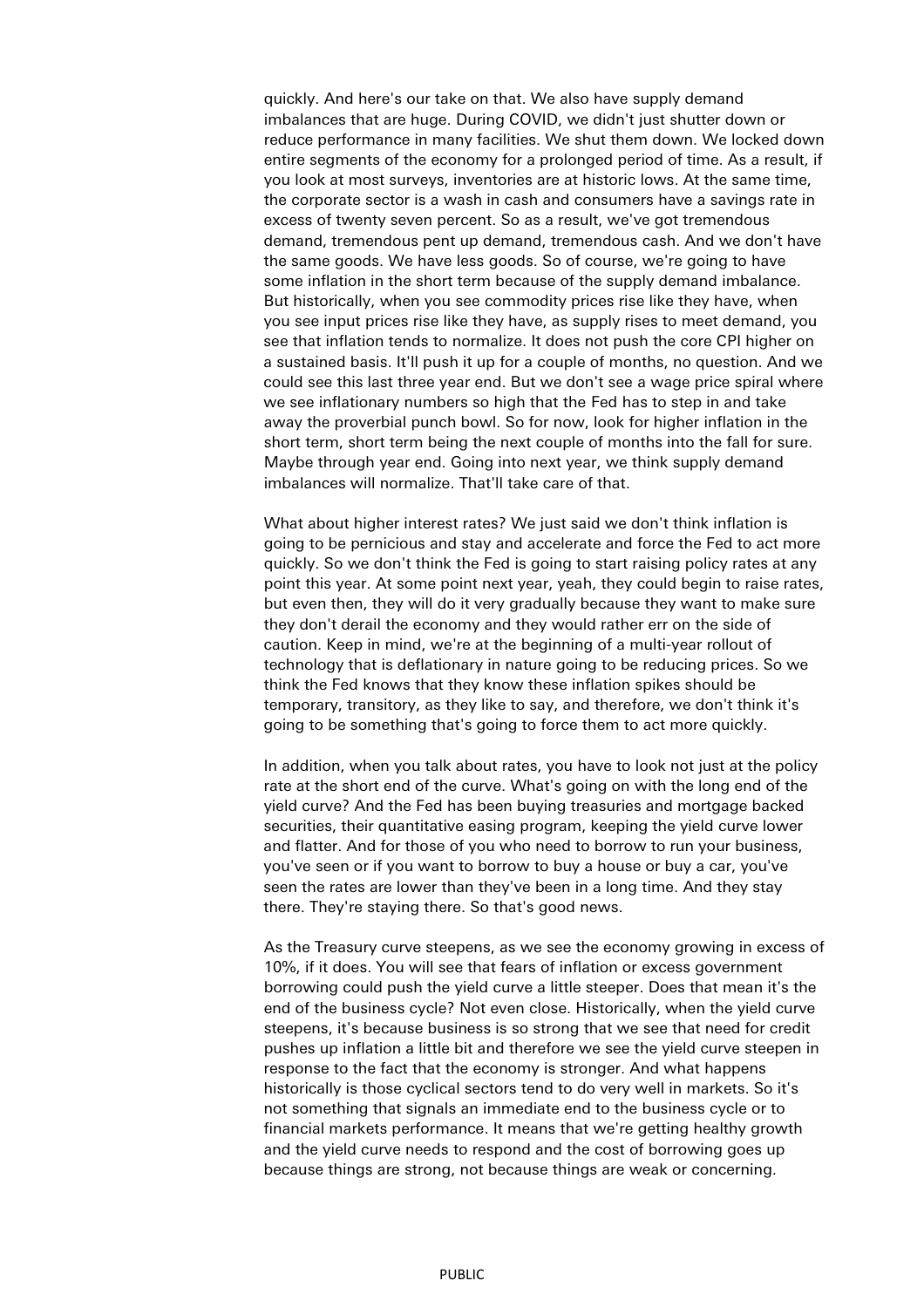Now on terms of tax rates, clearly we spent a lot of money for covid, clearly the Biden administration has an agenda focused on infrastructure, physical, digital and social. And there are many needs to beef up cybersecurity. In particular, tax rates are going to go up probably both on the corporate and the individual side. What does that mean for the business cycle? Well, if you look historically, what we've noticed is tax rates tend to go up, obviously, when the economy is expanding. You don't do it as you're going into recession or as you're just coming out of recession because you can kill the goose that laid the golden egg, proverbial goose that laid the golden egg. And as a result, we don't want to raise taxes when the economy's weak, we raise them when the economy is strong.

What does it do to consumer spending? Again, looking at the historical data, when tax rates go up, consumer spending tends to not really be affected all that much. Why? Because they're doing it when the economy is strong and consumer spending is going up, consumer saving looks strong and more importantly, job creation is good and the unemployment rate is low. So therefore, why you're going to tax a little more of my income in terms of marginal tax rates, I have more income or I have a job or I have a job that's paying better, consumers still tend to spend money.

Now on the corporate side, when corporate taxes go up, and we haven't seen a lot of data points of this historically, but the data points we do have suggest that it does not necessarily affect earnings as much as people think. What it does affect is the way companies invest. And that's another reason why we're optimistic about year end, because as we head toward a new tax regime going into next year, companies will probably pull forward some of those investment ideas or those investment programs into 2021 when they're comfortable knowing what the tax regime is, rather than being unsure of what it's going to be next year. So corporate taxes, when they go up, they don't really affect the business environment all that much dramatically from the top down. What they do, though, is they can affect investment decisions and those will get altered, lengthened or they'll be brought forward into 2021.

So as we talk about Goldilocks and the three bears and as I mentioned, those three bears for us going into this new budget as we head into September and October are accelerating inflation, higher taxes and higher interest rates. And the good news is we think Goldilocks is going to sleep just fine. We don't think we are at the beginning of the end here. We're at the beginning of a new business cycle that we think will sustain itself just with a new set of of inputs and a new set of requirements. And we will adjust to that as we go forward. But we remain constructive in terms of the economy and financial markets, despite those three areas of concern.

The economy has gone through many shifts in the past year, we've been through the covid recession, we've been through COVID the pandemic, we've been through what I call the covid compression, where everything that was going to happen over 10 years happened over a period of 10 weeks. We have been through an awful lot, but one of the segments that has been hardest hit has been small business. And therefore, if we really want to get a gauge on what's going on in the US economy, what's going on with the US markets and what the future is, we need to get a handle on what's going on with small business. So thankfully, we brought along to discuss that concept with me is Claudia Adamson, HSBC's US Head of Commercial Business banking. Claudia, thanks for coming on the Hexagon Briefing.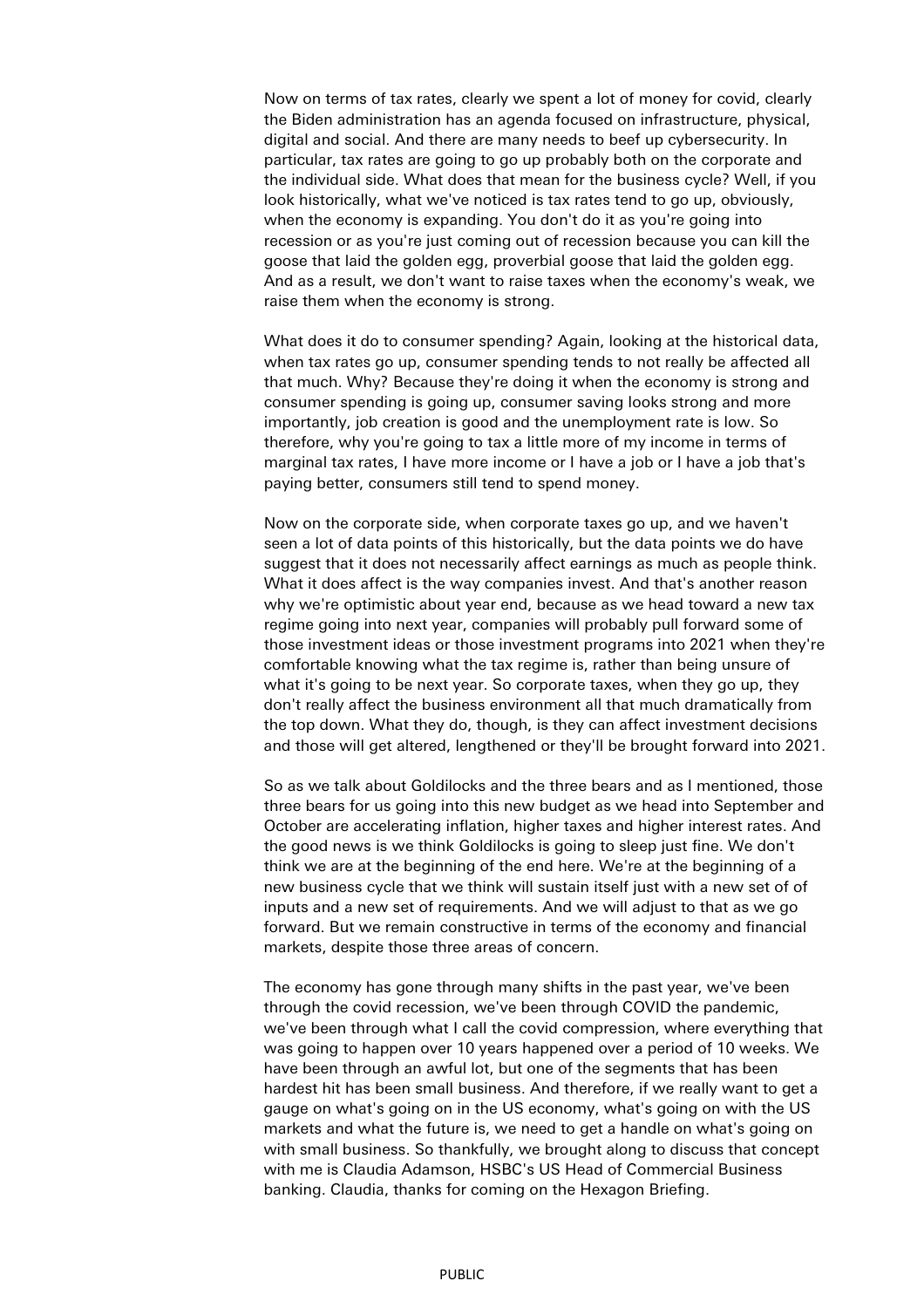| <b>Claudia Adamson</b> | Great. Thanks, Jose, great to be with you today.                                                                                                                                                                                                                                                                                                                                                                                                                                                                                                                                                                                                                                                                                                                                                                                                                                                                                                                                                                                                                      |
|------------------------|-----------------------------------------------------------------------------------------------------------------------------------------------------------------------------------------------------------------------------------------------------------------------------------------------------------------------------------------------------------------------------------------------------------------------------------------------------------------------------------------------------------------------------------------------------------------------------------------------------------------------------------------------------------------------------------------------------------------------------------------------------------------------------------------------------------------------------------------------------------------------------------------------------------------------------------------------------------------------------------------------------------------------------------------------------------------------|
| Jose Rasco             | So, Claudia, we've known each other a long time. And I got to ask you, I<br>don't think we've seen a more bizarre 18-month period where we had a very<br>deep recession, but short. Right. And then the recovery, the response has<br>been the proverbial bee shaped recovery. And they're looking at GDP growth<br>in the second and third quarter of this year could be in excess of 10%. We're<br>beginning to sound like an emerging market.                                                                                                                                                                                                                                                                                                                                                                                                                                                                                                                                                                                                                      |
|                        | This is tremendous growth in terms of the projection, right? Earnings down<br>20% this year, could be up 50% this year. Claudia, you've got your finger on<br>the pulse of what's going on in terms of our small business clients. Are we at<br>a really unique moment in history here? Is this something that we're glossing<br>over?                                                                                                                                                                                                                                                                                                                                                                                                                                                                                                                                                                                                                                                                                                                                |
| <b>Claudia Adamson</b> | You know, you said a few things here, which I love, The Great COVID<br>Compression. I actually like to think as COVID in some ways is the great<br>equalizer and that we were all in the same boat. And as far as a point in time,<br>this may be one of the most dynamic points in time as we look forward for<br>small business and I don't mean that just in the US, I mean that from a global<br>perspective. It's potentially a once in a lifetime opportunity.                                                                                                                                                                                                                                                                                                                                                                                                                                                                                                                                                                                                  |
| <b>Jose Rasco</b>      | Now, when you say once in a lifetime opportunity, you mean for business<br>owners as well as investors. Right? Because if you look at the markets this<br>year, small caps have done pretty well.                                                                                                                                                                                                                                                                                                                                                                                                                                                                                                                                                                                                                                                                                                                                                                                                                                                                     |
| <b>Claudia Adamson</b> | Yeah, absolutely I believe it's a once in a lifetime opportunity for the business<br>owners and for many, many different reasons. I'll give you a, for example, of<br>this is that if you think about how small businesses get this and in the US has<br>such a spirit of entrepreneurship and it's a land of I can I can do anything, is<br>that these people, when they start their smaller businesses, they have an<br>idea. But what often stands in their way is how do they get from their idea to<br>actually implementing something? And because of what we've seen this past<br>year, as far as people having to develop agility, understanding technology<br>and maybe opening up to their minds about how they could actually achieve<br>what they want to achieve.                                                                                                                                                                                                                                                                                        |
|                        | So let's say you're starting a business today and you wanted to reach a<br>broader market. You may have more capability as a small business today to<br>attract a broader market share than you did a year ago at absolutely more<br>than five years ago by leveraging technology. That's just one example of how<br>an SMA could approach the market in a different way.                                                                                                                                                                                                                                                                                                                                                                                                                                                                                                                                                                                                                                                                                             |
| <b>Jose Rasco</b>      | And you bring up technology. And that's a very interesting byplay. Right,<br>because if you look at where are we cyclically. We are at the beginning of a<br>business cycle. We're into our third quarter of fourth quarter of growth in the<br>second quarter. And it's supposed to be very expansive growth. Right? But<br>we're also at the beginning of a multi-year secular buildout in next generation<br>technologies, which really begins with 5G. And you talked about and we and<br>we can talk about a bunch of issues around small business, whether it's<br>minimum wages, whether it's closures and health issues and things like that.<br>But one of the overriding issues you brought up, which is I think is crucial in<br>the 90s, small business became global because of the Internet. And in this<br>decade, you are absolutely right. With these next gen technologies, you can<br>expand your global reach. Right. But you're going to need security. You're<br>going to need AI. You're going to need fintech. You're going to need all these |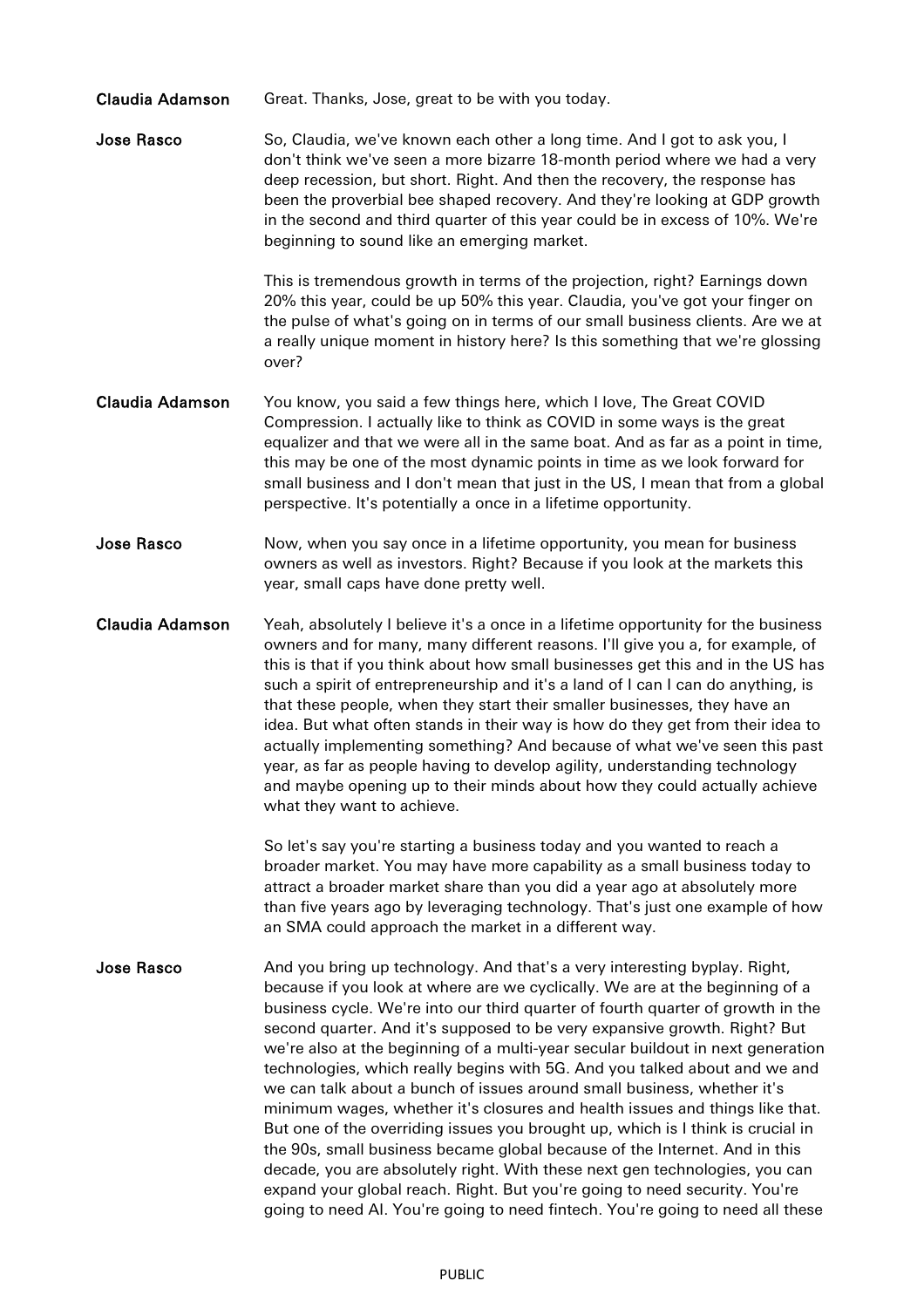other technologies that are being developed that can help you expand, not just reduce your costs, but expand your revenues and your geographic reach. Is that something you're hearing from our clients, Claudia?

Claudia Adamson 100%, And as you know Jose, we have a really strong connection globally with the other SMEs. I think we have between 1.3 and 1.4 million SMEs globally who bank at HSBC. So this is not just the US phenomenon. We're hearing it from across the paste. And you mentioned and you and I remember you and I have talked about this many times about the impact of Internet on retail in the 90s, how it did and how it didn't change. And I think the argument here might be not just about how the clients grow their revenue, but how they manage their employee base.

> Let's say you're an SME now and you're in a market where it's difficult to attract talent. You might be able to go to a different state to attract that talent, now. You can think about this from a selling opportunity and from an expansion opportunity, but you can also think of it from a resource opportunity.

**Jose Rasco** And when you say that, I'm assuming you're talking about a couple of different variables. Number one is right to work states, right. Where you don't have unionization rules and wages tend to be lower. And we saw a huge influx of businesses, not just from the US, to your point, in the last 10 years, I mean, we had European companies relocating in the southeast of the US because labor costs were competitive and they could reach the domestic market here in the US much more easily.

> In addition, now, with this whole new emphasis on infrastructure, digital as well as physical infrastructure, with the Biden administration, we're spending a ton of money. We've got to pay back all the money we spent on COVID. Taxes are going up. Will we see a shift? Do you think that continued shift to states that don't have income tax at the state level or have minimal income tax at the state level?

Claudia Adamson I think we can hypothesize on what's going to happen and it's going to be very difficult to do. And I think none of us know at this particular stage how people will embrace the opportunity if have us remote working. Will they gravitate towards low tax states? Potentially. I think that is a really hard question to answer. I think from what I'm seeing in the questions are being asked from SMEs, and we bank several thousand of them is the tone of agility. I think they're going to consider all options, but also know that they could potentially change their business very quickly if the state they're in doesn't seem to be the right site to be operating from.

> Is there going to be a migration to low tax states? I would say probably, but then I think that the SMEs are not going to just pick up and move to those states. So I think it is probably more of I think that is probably more of a larger type organization that would be chasing tax return, chasing tax efficiency. You know, I think they're going to remain agile in how they leverage either technology or taxation havens.

Jose Rasco You talked a lot about the internationalization of small businesses, right? Do you see opportunities in becoming more global? I remember, gosh, when I first started here, like 10 years ago, we started looking at small cap as an opportunity in the domestic market. And what I quickly realized was that the market had it wrong, that a lot of small cap was had become already very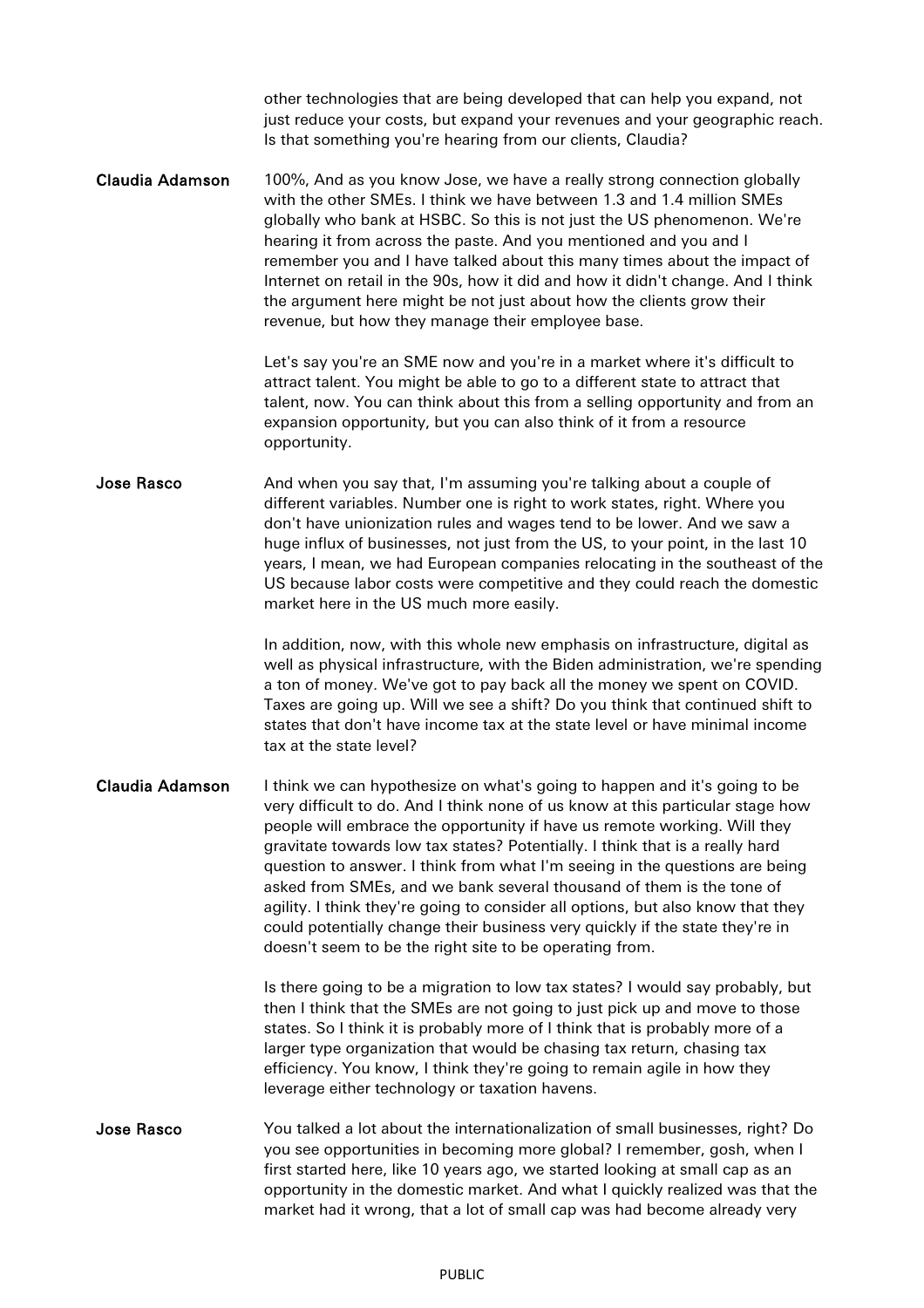global in nature. And so are we seeing more of that as we emerge from COVID? Do you think that will be a continuing trend, not just in terms of business and where they sell, but also financing flows? Will we see people coming in trying to get involved in small businesses here in the States?

- Claudia Adamson 100%, absolutely. And it may have to do with, and you're the expert on this, Jose, is the evolution of COVID itself. So there are going to be certain markets that emerge more quickly than others. And you may see it and we are seeing it with the communication with our clients is that SMEs are searching for markets where they can be successful now. And what is the plan moving forward in this market? So absolutely, I think you're going to see SMEs expand more quickly into different markets.
- Jose Rasco Claudia, in terms of SMEs. Do you see integration going on? Do you see them broadening out into new sectors? Because as you talked about, this new economy is really booming. Not just that, but with the Biden administration a desire to reach out to new pockets of the economy and to lift living standards in certain areas. Do you see small businesses trying to get involved in that and maybe even getting involved in new sectors where they may not be experts, but they may be willing to dip their toe or give it a go? Is this something that is it a trend that we're seeing?
- Claudia Adamson I definitely think that people are exploring any sector that seems to have growth in the geography that they're in. But I will say this might be somewhat of a controversial statement, is SMEs that succeed tend to know exactly what their sweet spot is. They know their strategy. They know their focus. So in the early days of starting a business and that is also my advice is that you know who you are as a business, know what you're trying to achieve. Yes, I think that they will explore what they're selling opportunities are by looking at what sectors are changing, but I'm not sure they would change their actual business model or business opportunity that they're driving. In this space when you're starting a business, you should know what your sweet spot is.
- Jose Rasco **In terms of the business environment we're in. Obviously, we know interest** rates are low. We know that the business community and the household sector has historic savings rates. If you look at the public markets, and if even if you look at private markets, cash levels are through the roof. We have a lot of money into circulation. What is the small business environment look like in terms of cash and financing? Is small business healthy? Do they have sufficient cash or are they looking for incremental cash in this low interest rate world?
- Claudia Adamson Jose that is a great question. Absolutely, yes. The liquidity in the SME space is at an all time high from what we're seeing. In the conversations that we are having are a lot less about, "I need a financing solution today". What's happening is, is that people have significantly more liquidity than they had historically. This is across the entirety of our portfolio is way up. But the dialog that we're having with our clients is not about the challenge today. But what if their sales increase 2 and 3 times? So it's about how that client can scale. So the type of conversations that we're having are more around working capital, where they can touch capital if they're growing, who could they sell to or who could they acquire. But it's more strategic, mid and long term conversations, versus a need as of today.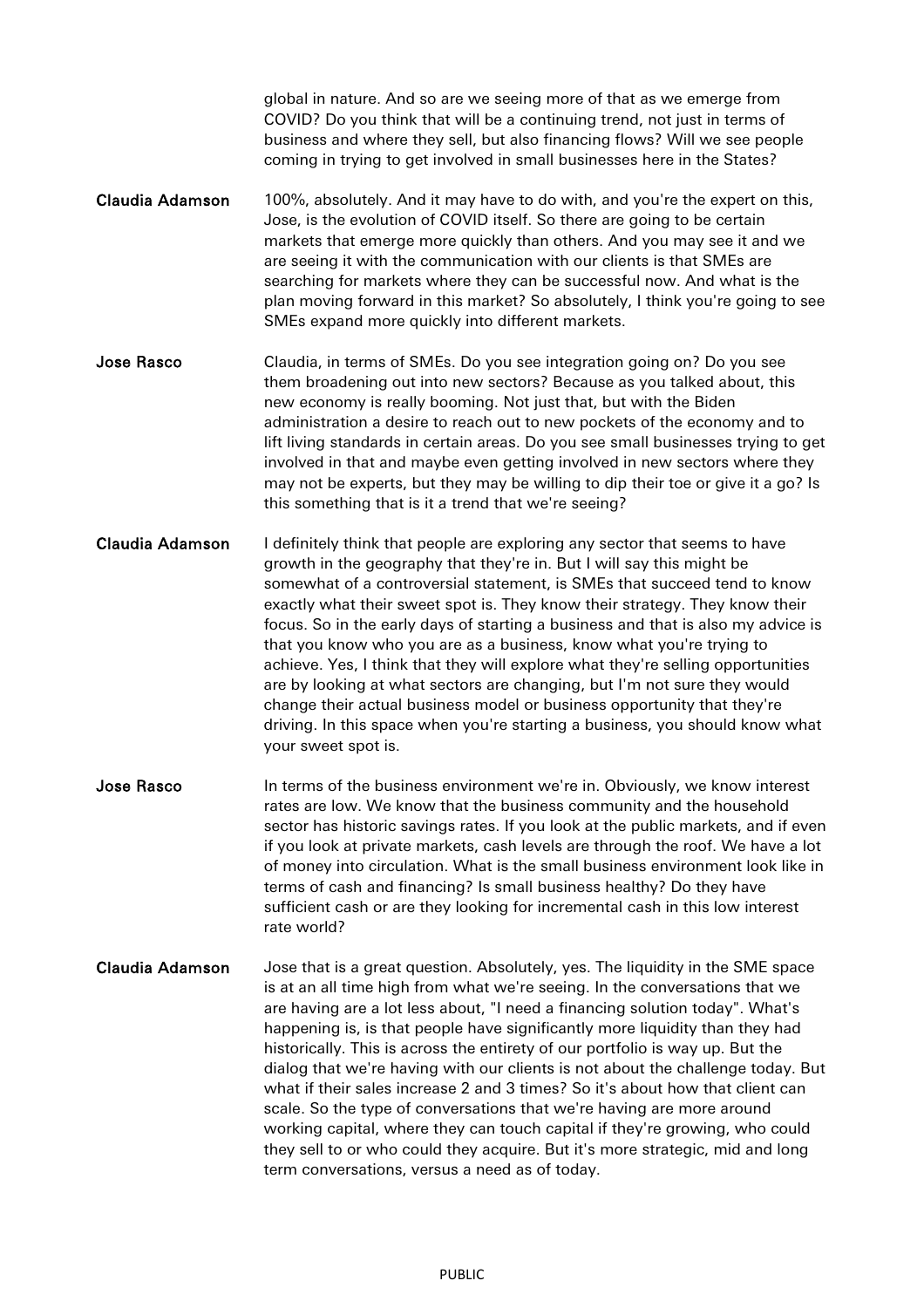| <b>Jose Rasco</b> | Now, when you say strategic, I mean, for example, there's a gentleman            |
|-------------------|----------------------------------------------------------------------------------|
|                   | where I live on Long Island who started making these cookies that are            |
|                   | healthy for you, believe it, sounds like an oxymoron, but it's true. His product |
|                   | took off so well during the COVID period that he's now selling it                |
|                   | internationally. And he has, I've spoken to the guy, and he said that he has     |
|                   | actually had people come to him and say, "We want you to bring this product      |
|                   | to this country in Asia or this country in Europe". Are we seeing a lot of       |
|                   | inflow of capital looking to expand some of these small business models and      |
|                   | bring them to other countries?                                                   |

Claudia Adamson You are, for example, that would be supply chain financing and how that actually can benefit a smaller organization with smaller SME if you're working with a larger global corporate. I think the individual companies are trying to manage how they can grow at scale, like the example that you just mentioned. But on the other side of this, clearly within HSBC, I'm talking to the people that run large corporate teams or global banking teams and they are trying to work with their clients about how their solutions can actually accommodate the SMEs they need to work with. So you know the supply chain right now, and you may want to touch on lumber prices or some of the other things that are happening right now. But I think everyone is learning that they need to be diverse in their supplier base. I'm seeing it from yes we need to have a strategic dialog, Claudia, about how we can plan for financing or something that will grow with me over time. Some type of working capital solution be a trade. And the other side is how are we working? How are we as an organization working with very large organizations so that they can help provide financing with our tools to SMEs?

**Jose Rasco** Interesting. So the supply chain issue is definitely a factor, right? We've seen commodity prices go up dramatically. There's a supply demand imbalance. Inventories are at historic lows due to the covid lockdown's, right? And demand is surging because of all the cash on hand. So you've got pent up demand, a lot of cash and nothing to buy. Right. It's like it's like the old Bruce Springsteen song, right? 57 channels and nothing's on. I've got tons of money and I don't know what to spend it on Claudia. That's, we hear that issue from the consumer side.

> From the small business side, input costs are going up in terms of inputs. Right, as you mentioned. Wages are going up as higher minimum wages come into play and then they have to compete for workers now by raising wages. One of the things that we're thinking is happening in terms of the business landscape and I want to see if it's happening in small business, is higher cost structures are pushing them to invest even more rapidly, especially given the potential of a team changing tax regime next year even more rapidly in technologies that allow them to switch more quickly from labor to technological inputs and therefore trying to lower the cost of production. Is that something you're seeing in the small business side?

Claudia Adamson Because I'm a very optimistic person, I think SMEs are optimistic by nature. The biggest challenge is also going to be the biggest opportunity. And one of the benefits of being an SME today is that you may not have that weight on you of a large physical footprint. You may not have a workforce that you're having to contend with their desire to have a different way that they operate. You can be very nimble and you can be very agile. So I actually think SMEs are particularly well poised to benefit from the disruption that you just mentioned. And the smart ones will be thinking about that and having a plan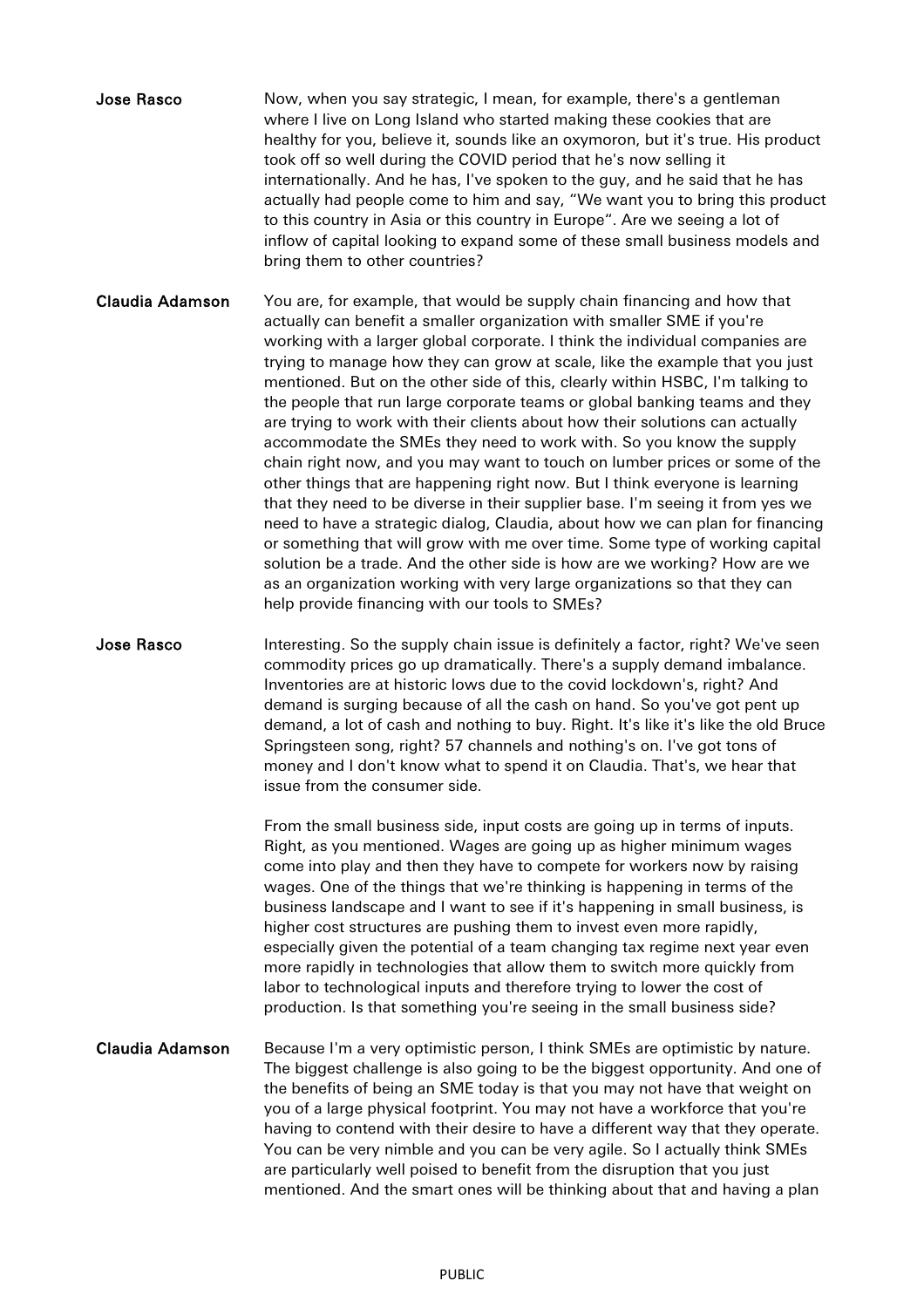around how they can take advantage of the weakness of larger corporates that may not have quite the flexibility.

- **Jose Rasco** Technology comes into play there right. Now one of the things that goes along with technology and this new economy we're going into, right, which is basically much more digital in terms of not just supply chain, the logistics. Look at the driverless car, autonomous vehicles, look at drones, shipping of goods through drones. And now this may not be something that affects small business immediately, but some of these technologies like AI and Big Data, definitely small business can take advantage of those things. So that's very interesting. And what do you see happening in terms of where they're going, in terms of use of their cash, do you see a lot of M&A opportunities? Do you see a lot of integration in the small business space? Is that something that we're seeing happening?
- Claudia Adamson What I am seeing is a big uptick in larger businesses seeking to buy clients and SME space, more so than I've seen in the past decade. And I'm saying it because a lot of my clients are, a lot of our clients are being sold. And I think they're chasing opportunity and innovation. And as a result of that, there's a lot more opportunity for SME clients to sell.
- **Jose Rasco** Interesting. So you are seeing that right.
- Claudia Adamson I am seeing that.
- Jose Rasco And that makes a lot of sense, we're going to be at this period of this or it could be a multi-year expansion, which could be very healthy. You need to expand those income generating opportunities, which means acquiring new products and services. Right. So yeah interesting.
- Claudia Adamson Touching back on what you said on the tech issue Jose, is yes, our SMEs are embracing technology from AI to using their data more effectively. You know, how they use data to inform their decisions about how and what they sell and they service. But the unique benefit that SMEs have right now, and it's like that benefit you wish you had when you're ever starting a business. If you could have your company on a blank sheet of paper today, how would you design it? And the fact is, the SMEs have that capability more so than other businesses. Because if you're a really big organization, you're looking at your legacy architecture, data, cloud storage, cybersecurity, many of those different things. If you are a relatively new or small company, you can actually create from day 1 and embrace the technology that exists today. So you don't have that technology debt that you're carrying along with you.
- **Jose Rasco** The parallel I've made with a lot of clients is if you think back at the end of World War II, the Marshall Plan in Europe, and European companies and Japanese companies, we're sort of starting from scratch in many ways. So they were able to deploy the latest and greatest technologies and become very productive very quickly. And it sounds like you're saying not that they were in a zero state, but if your business got shut and if you're seeing how the economy is getting revamped in this new digital format, yeah, it does give you that opportunity to rework the whole model, doesn't it?

Claudia Adamson 100%.

Jose Rasco What I'm taking away from this conversation, Claudia, is we're at the beginning of a new business cycle we're at the beginning of a secular rollout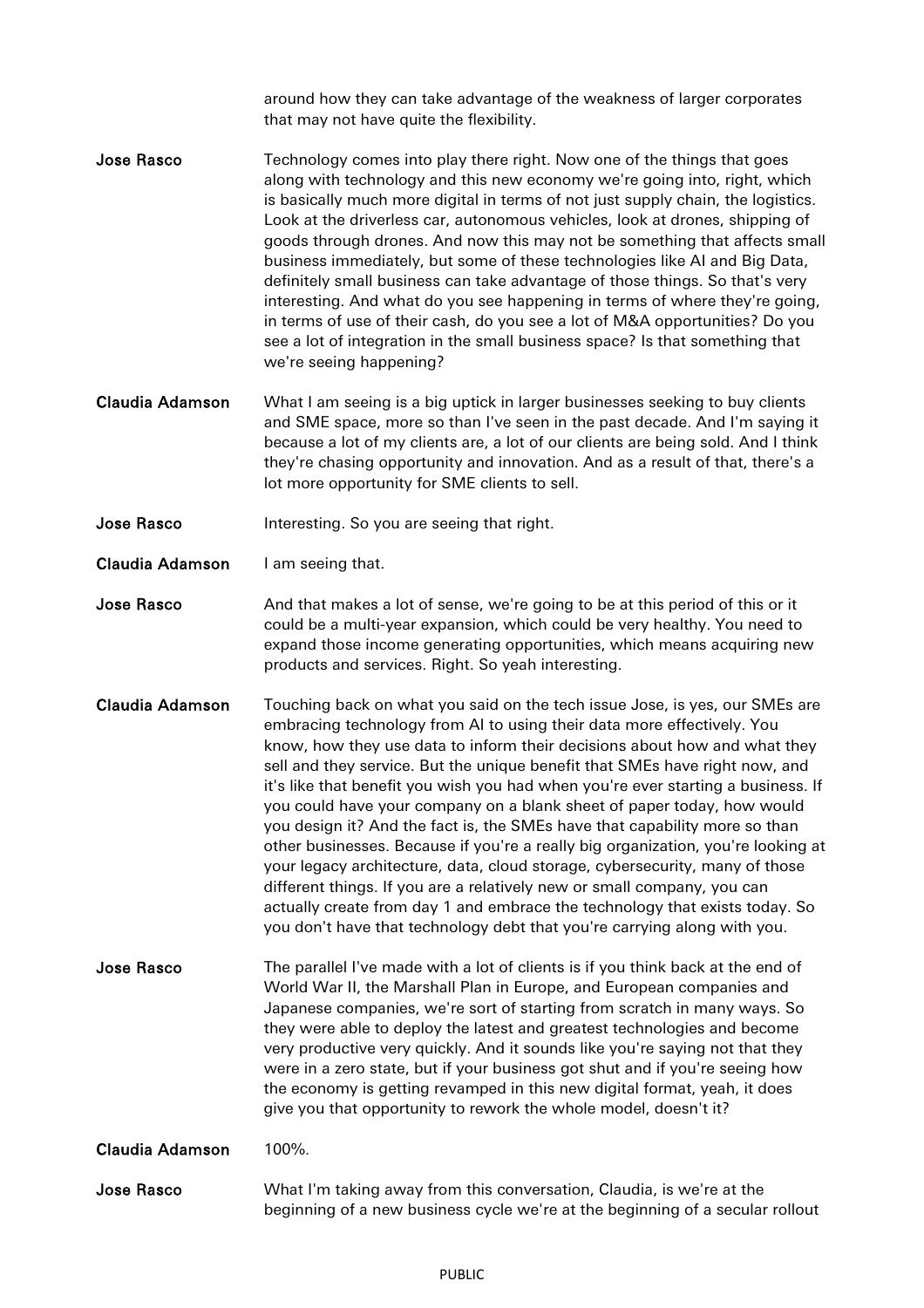of technology that's going to create a whole bunch of new industries. We have low interest rates. Inflation's a little higher than we like now. But when we get the supply demand issue straightened out in the next three to six months, that should begin to normalize as well. Are we at the beginning of a very good period of business formation and business expansion? And your answer is?

- Claudia Adamson Yes, yes, yes, yes, yes. And I'm optimistic and I'm just excited to see what comes next.
- **Jose Rasco** Excellent. Excellent. And look, it's technology, it's a new business cycle and it's this globalization that we continue to see. If you look at the trade deals that are being signed all over the place, US, China, the U.K., clearly we are at the beginning of a period of global expansion, which should be pretty healthy. So let's keep the conversation going. And Claudia, thank you for joining us. And hopefully you'll come back and talk to us soon about what you're seeing and how these trends continue to evolve.
- Claudia Adamson Thanks so much, Jose it's always a pleasure talking to you.
- Jose Rasco Thank you. Pleasure's all ours.

So if we think back to our conversation with Claudia Adamson, who is our Head of Commercial Business Banking here in the US, what are some of the highlights we take away from that? Number one, business looks good. She thinks we're at a historic point in terms of not only growth, but the ability to innovate and turn business models around and turn them toward this new economy. Number two, globalization continues. We're seeing inflows of capital and we're seeing small businesses look abroad to opportunities. Number three, we're seeing a lot of innovation and innovation in terms of the products and services being offered, as well as the use of technology to help adapt business models, lower costs, more importantly, expand the revenue opportunities. Finally, Claudia seems very enthused about small businesses and their ability to adapt to this work from home model and to incorporate these new inputs a new worker needs into the model. And therefore she's still very bullish, doesn't see a lot of financing needs, but more importantly sees potential for M&A, where larger companies are acquiring these creative small companies and therefore a lot of room for innovation.

So bottom line is, we see the small business space is healthy. Certainly there are pockets of weakness, but on balance, healthy and moving forward and innovating and creating new opportunities. So thanks to Claudia for her time and we thought it was really insightful conversation.

That's all for today. Thanks for listening to the Hexagon Briefing, I'm Jose Rasco, and we will see you next time.

HSBC Bank USA N.A. and or its affiliates, HSBC offers these audio podcasts and the opinions expressed therein are for educational purposes only, and they should not be considered professional or investment advice. Any opinions or other information correspond to the date of this recording and are subject to change.

The information contained in this podcast does not constitute an offer to buy or sell any securities or investment products. You should carefully consider all